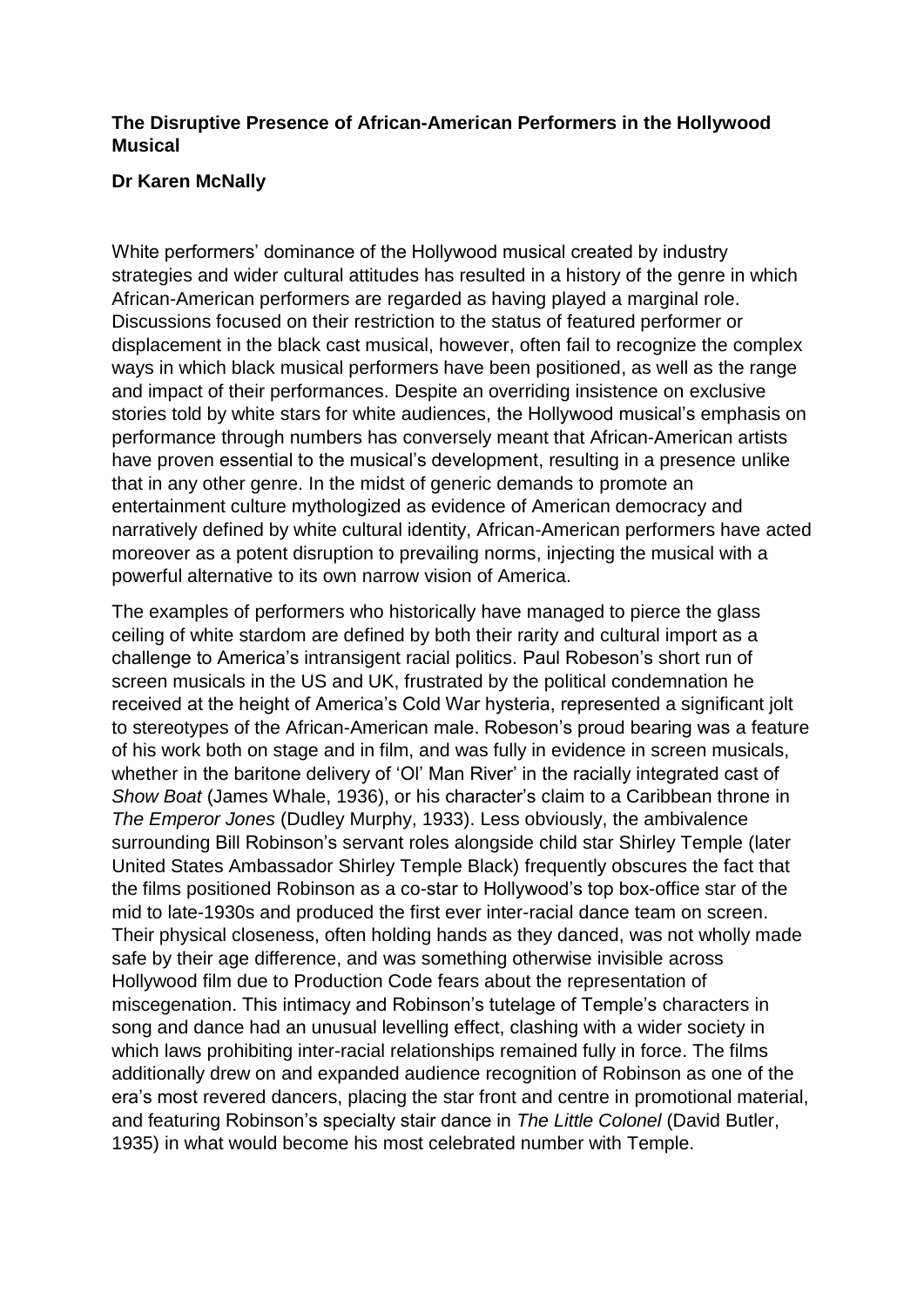For other African-American performers, careers in the Hollywood musical were often carved out of appearances as featured performers or specialty acts, and limited to musical numbers with perhaps an additional small role. Studios sought to manage the problem of southern state censorship of black acts by restricting their performances, enabling them to be easily cut from films and ensure exhibition in the South, while retaining these performers as an attraction for other audiences. The limited impact of black artists on narrative development, however, reinforced an impression of a musical genre creating an idealized version of America in which African Americans were peripheral participants. Lena Horne was one of the most vocal in later expressing her resentment at the constraints placed on her career and the ways she was represented. For others, confinement to musical numbers perversely provided opportunities to disturb this white cultural idyll in a space highlighted by the genre's very structure. Fayard and Harold Nicholas, for example, were despite their youth already something of a 'name' act when they completed their first feature film *Kid Millions* (Roy Del Ruth, 1934) alongside Eddie Cantor, and literally danced the black-faced star off the screen in a symbolic disturbance of the classic minstrel number. The Nicholas Brothers' rapid ascent to critics' favourite resulted from both their spectacular style of performance that included back flips, leaps, slides and their trademark jumping splits, and their framing within discrete numbers that seemed almost designed to display their difference. The brothers' graceful, full-bodied movements drawing on influences from tap to ballet and flash, and their flawless appearance in tails promoted an image of the African-American male which both confounded stereotypes and intervened in the narratives' limited cultural imagery. When playing alongside the Glenn Miller Orchestra in *Orchestra Wives* (Archie Mayo, 1942) and *Sun Valley Serenade* (H. Bruce Humberstone, 1941) – their performance of 'Chattanooga Choo Choo' with Dorothy Dandridge was described by *The Hollywood Reporter* as 'nothing short of dynamite' – their alternative versions of Miller numbers transformed by jazz orchestrations and hip lyrics provided an explicit contrast to the middle-American whiteness conveyed by Miller and vocal group The Modernaires. As the Nicholas Brothers seemed almost to leap through the movie screen, displaying an excess in opposition to the natural spontaneity at the heart of the integrated musical, their spectacular performances simultaneously worked to defiantly shatter the exclusive cultural imagery to which the films were otherwise assiduously bound.

The black cast musical became the other key framework through which African-American performers were marginalized within the Hollywood musical, and again played out in complex ways. Many of these films, even on first release, appeared anachronistic as they overlooked the contemporary African-American urban experience in favour of celebrating a rural southern culture while denying its slave past. The idea of racially casting musicals additionally evoked the false equivalence of the 'separate but equal' practices of the American South that were still current. Yet these films simultaneously acted as an unparalleled showcase for a range of African-American musical performance, and transferred to black artists the lead roles that were otherwise largely reserved for their white counterparts. The operatic basis of *Carmen Jones* (Preminger, 1954) and *Porgy and Bess* (Preminger, 1959) made them the most prestigious of the black cast musicals and still perhaps the most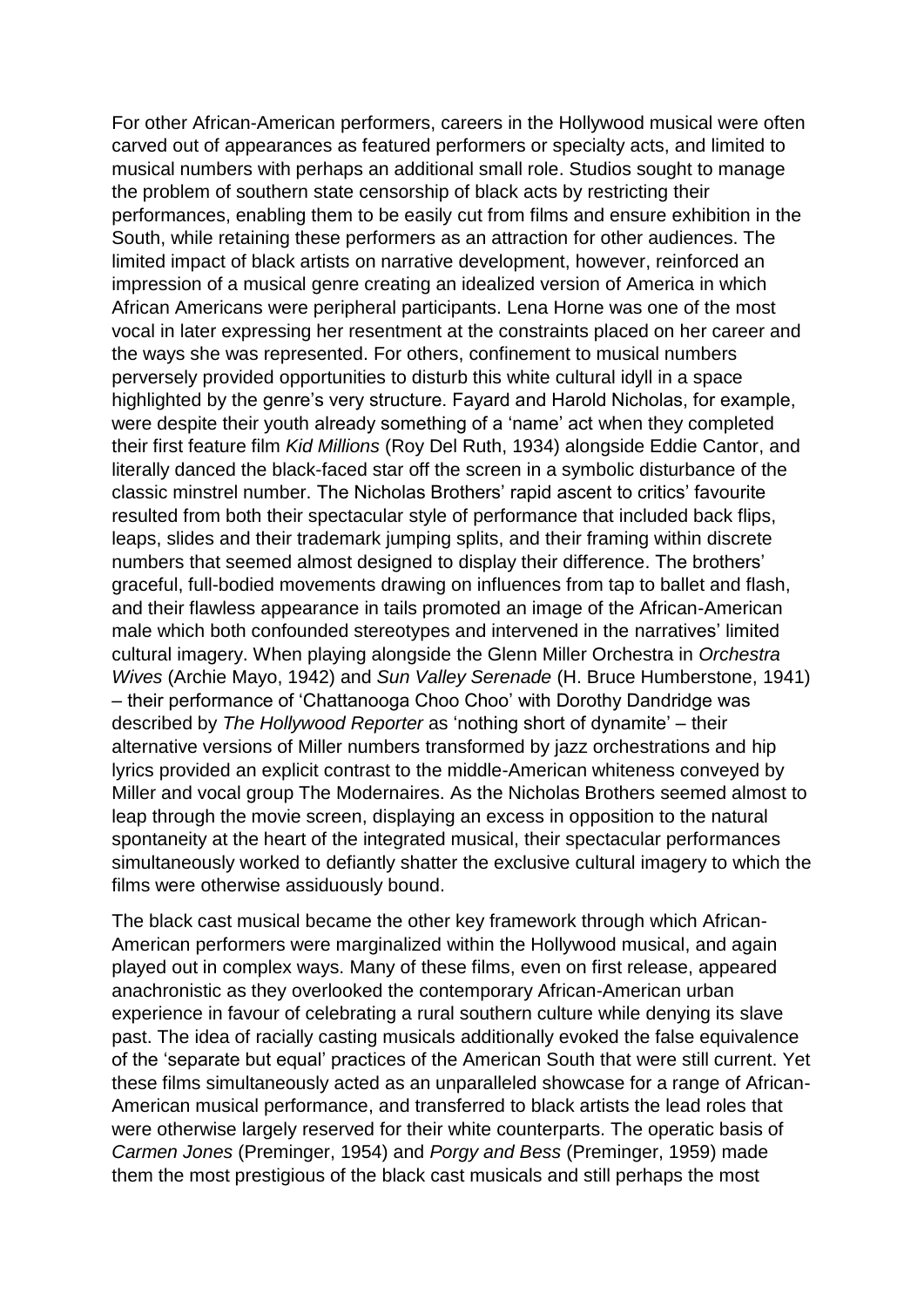problematic. As a tale of drugs, sex and crime on Catfish Row, *Porgy and Bess* did not sit well with many African American artists and proved a particularly difficult casting exercise. Sidney Poitier has related that his resistance to the male lead was overcome only due to the threats to his career made by producer Samuel Goldwyn. Most disconcerting, however, is that the achievement of Dorothy Dandridge in becoming the first African-American actor to be nominated for an Academy Award in a lead role for her performance in *Carmen Jones* occurred in the context of the dubbing of her numbers by white soprano Marilyn Horne. In both films, the vocal abilities of Dandridge were disregarded, as were those of co-star Harry Belafonte in *Carmen Jones*, in favour of a traditional operatic voice that, even so, aimed to convey Oscar Hammerstein's intended black diction. Belafonte's vocals, at least, were dubbed by one of the Broadway originators of the role, African-American LeVern Hutcherson. In the case of Dandridge, though, the intervention of white performance suggests a hidden revision of blackface that confuses the rationale of the black cast musical. Some of the most rewarding musical performances are therefore to be found in those films whose regressive narratives nevertheless betray the difficulties of portraying the African-American story while maintaining the genre's myth of American democracy. The pleasure of King Vidor's undoubtedly significant *Hallelujah* (1929) or musical favourite Vincente Minnelli's *Cabin in the Sky* (1943) therefore comes from the dynamic performance of 'Swanee Shuffle' by Nina Mae McKinney and cast or the gorgeous tones of Ethel Waters singing 'Taking a Chance on Love', rather than the sexual and religious stereotyping drawn through the films' narratives. As an explicit celebration of the contribution of African-American performers to American entertainment, *Stormy Weather* (Andrew Stone, 1943), on the other hand, achieves the feat of bringing narrative and numbers together in an attempt to redefine the genre's depiction of the country's cultural history. Through an array of performers from Lena Horne and Bill Robinson, to Cab Calloway, Fats Waller and the Nicholas Brothers, *Stormy Weather* makes the case that the past and present of American musical entertainment includes the cakewalk and the Katherine Dunham dancers alongside Fred Astaire and a Ziegfeld show.

One further sub-genre which, unsurprisingly, offers a remarkable assortment of musical performances by African-American artists is that of the jazz film, a cycle which engages explicitly with the cultural and social politics of race in America. While the cultural appropriation of jazz is evident in films such as *Young Man with a Horn* (Michael Curtiz, 1950), *Pete Kelly's Blues* (Jack Webb, 1955) and *Paris Blues* (Martin Ritt, 1961), each of which acknowledges the music's black roots while constructing narratives around white stars Kirk Douglas, Jack Webb and Paul Newman respectively, more interestingly the films seek to register the cultural legitimacy of jazz, problematically defined through white European high art traditions. The roots of jazz and blues in African-American culture are established through the performances that exist around the edges of these films, for example Ella Fitzgerald's 'Beale Street Blues' number in *St Louis Blues* (Allen Reisner, 1958) or Pearl Bailey's rendition of 'God Bless the Child' in *All the Fine Young Cannibals* (Michael Anderson, 1960). Parenthetically, Bailey's performance of 'Beat out Dat Rhythm on a Drum' in *Carmen Jones* was one of the few in the film not to be dubbed, reflecting the cultural authenticity the number aimed to suggest. The jazz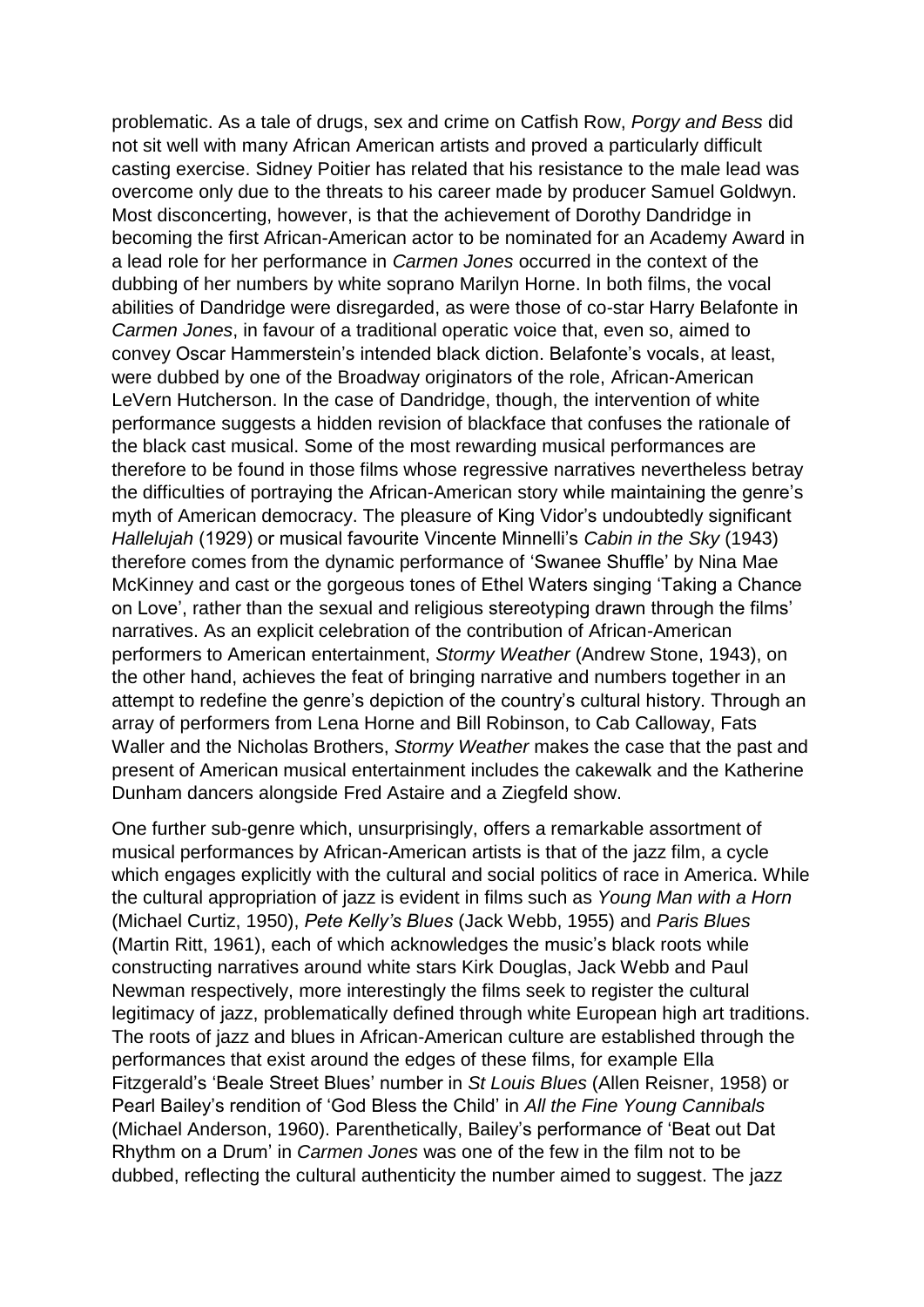film cycle turns to Louis Armstrong, however, as its iconic symbol of jazz history best placed to win cultural legitimacy for the music by bridging the artistic and racial divides between basement clubs and the concert halls of Europe and the United States. In one of the most fascinating of these films, *New Orleans* (Arthur Lubin, 1947), Armstrong plays himself in a loose history of jazz that moves from Storyville to Chicago and New York. Here, Armstrong becomes the catalyst for cultural and racial crossovers between classical music and jazz, culminating in the performance of jazz on the stage of symphony hall (although Armstrong is pointedly restricted to the concert halls of London and Paris). The film excels though in the numbers, like Billie Holiday and Armstrong performing the jazz standard 'Do You Know What It Means to Miss New Orleans?', or implied moments of authenticity as we watch Armstrong and his band rehearse downstairs in a Storyville club.

Sammy Davis Jr.'s 1966 jazz film *A Man Called Adam* was a politically charged musical drama which reinforced the star's alignment with the era's racial politics, while simultaneously suggesting a new era of multi-media stardom and independent production for African-American performers. Davis' career in the Hollywood musical encompassed each experience and sub-genre discussed here, from the role of Sportin' Life in *Porgy and Bess*, to the featured 'Rhythm of Life' number in *Sweet Charity* (Bob Fosse, 1969), but the expansion of opportunities available to black performers in the Hollywood musical to which his political jazz musical pointed has arguably been negligible. The steady decline in popularity of the genre collided instead with a regressive industry trajectory that has repeated many of the generic strategies of the previous decades. African-American artists have often continued to linger on the outskirts of musical films, like Ben Vereen's final reel appearance in *All That Jazz* (Bob Fosse, 1979), despite the rationale of censorship and a legally segregated South having long since lost its validity. At the same time, the practice of displacement has moved from the black cast film to the new musical silo of the biopic, where a quality musical drama such as *Ray* (Taylor Hackford, 2004) nevertheless resembles something close to cinematic karaoke, and the representation of the black experience remains disconnected from the musical's central concern with the everyday American. Contemporary singers seeking a transition to the screen musical have been similarly confounded; Michael Jackson's attempt to update the black cast musical and confront the explicit generic mythology of *The Wizard of Oz* (Victor Fleming, 1939) led to the disappointing re-make *The Wiz* (Sidney Lumet, 1978), and even the remarkable performance by Diana Ross in *Lady Sings the Blues* (Sidney J. Furie, 1972) failed to translate into a Hollywood musical career. It's notable too that Queen Latifah's lead musical role came in *Bessie* (Dee Rees, 2015), the television biopic of Bessie Smith, rather than in the conventional film musicals *Chicago* (Rob Marshall, 2002) and *Hairspray* (Adam Shankman, 2007). Still, there have been moments of delight, such as the 1989 film *Tap*, written and directed by Nick Castle, the son of the famed Hollywood choreographer for whom he was named. While a flawed film, its combination of old-school technique provided by the likes of Harold Nicholas and Jimmy Slyde, and the contemporary twist served up by Gregory Hines, is blended through Sammy Davis Jr. and a breath-taking group challenge dance. Moreover, current moves towards greater cultural diversity both on and behind the camera, and the success of films such as *Dreamgirls* (Bill Condon,